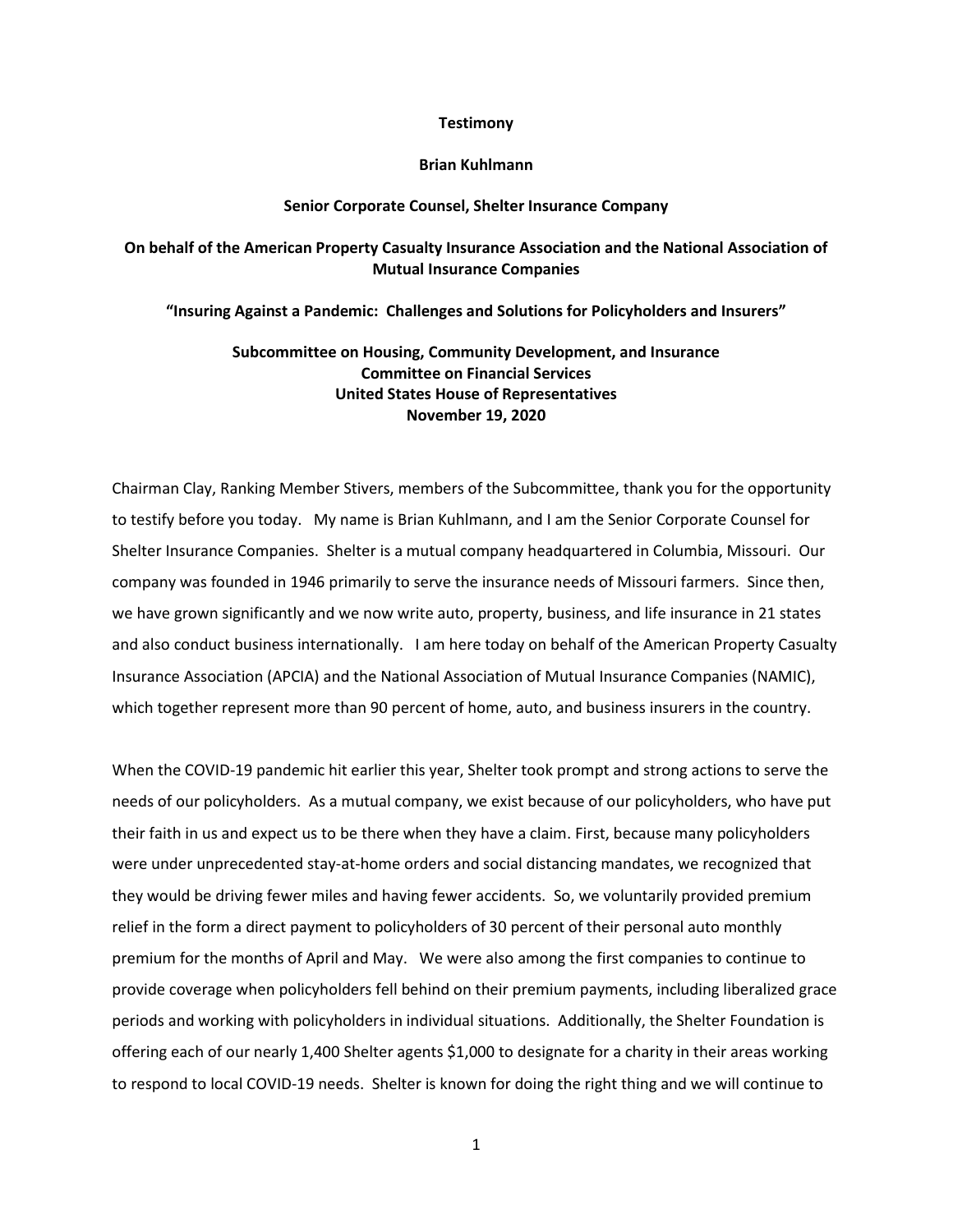evaluate this rapidly evolving situation and will do everything possible to help our policyholders, agents, and employees.

Our business is to help provide consumers with peace of mind by developing risk solutions. Unfortunately, though, not every risk is insurable. Insurance works best to help people recover when the accidental losses of a few can be broadly spread. But where losses are catastrophic, unconstrained by geography, across the entire economy, insurance is not always an option to be the means of the relief many need. Global pandemics fall into this category of uninsurable risks.<sup>1</sup>

As a general matter, risks must meet six tests to be broadly insurable<sup>2</sup>. The unique aspects of pandemics and the associated risks they pose fail to meet all six:

*First, insurers must be able to spread the losses of a few across a large number of exposures*. COVID-19 is affecting tens of millions of businesses simultaneously. Even if insurers had provided such comprehensive business interruption pandemic coverage, the losses of many interrupted businesses would be spread across comparatively few insurers since there are far more businesses in need of coverage than there are insurers providing business interruption coverage.

*Second, losses must be fortuitous*. While pandemics may be fortuitous, the losses businesses are now experiencing are not; they have been caused by decisions made by government officials in the name of protecting public health. These deliberate acts by government officials, while perhaps necessary for the larger good in their respective states, add complexities that make an insurer's ability to model, predict, and anticipate losses from an event nearly impossible.

*Third, losses must be determinable and measurable.* As we sit here today, we are still in the middle of our first modern day, truly global pandemic; we have no certainty on either an end date or what the ultimate losses will be. We are now seeing extensive second waves of shutdowns taking place in Europe, but cannot now know whether similar or more severe shutdowns will be ordered throughout

 $^1$  The National Association of Insurance Commissioners (NAIC) put it best when they told Congress in May that "insurance works well and remains affordable when a relatively small number of claims are spread across a broader groups. It is therefore not typically well suited for a global pandemic where virtually every policyholder suffers significant losses at the same time for an extended period."

<sup>2</sup> Principles of Risk Management and Insurance, 13th Edition-2017, George E. Rejda and Michael J. McNamara.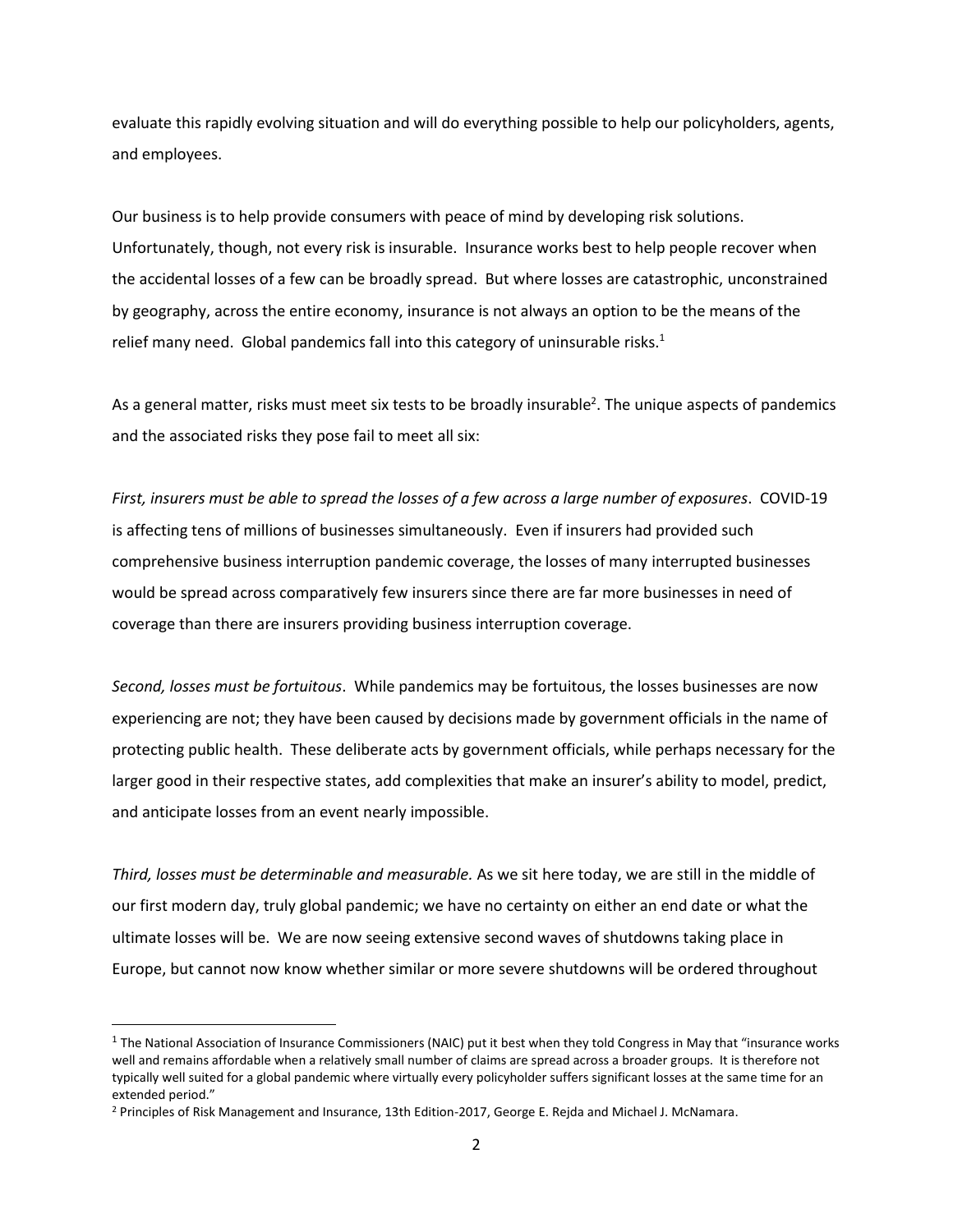the U.S. Thus, it is not possible to predict whether there will be significant future losses, or if so, what the magnitude of those losses might be.

*Fourth, losses must not be so catastrophic that they threaten insurer solvency*. COVID-19 economic shutdowns have caused *trillions* of dollars in business continuity losses. If property casualty insurers were to assume all of those losses, they would exceed the annual industry revenues from business interruption coverage in a single day and would bankrupt the entire industry within a month.

*Fifth, insurers must be able to model losses*. While pandemics have occurred throughout history and are fortuitous, what has not occurred in the past are widespread government decisions to shut down entire economic regions. Risk models use data on past losses to predict future losses. But we are in the middle of our *first* data point for this type of loss, with long term impacts still unknown. Thus, traditional risk modeling techniques are not up to the task of projecting losses from future pandemics.

*Sixth, insurance premiums must be affordable*. Even if risk modeling could accurately predict future losses, the data related to global pandemic related business shutdowns would almost certainly dictate extremely high loss costs and premiums. With *trillions* in business continuity losses having already occurred and more possibly on the way, the premiums necessary to fund insurer coverage of such losses would inevitably be astronomical, even with an extensive government backstop. Even before COVID-19, very few businesses purchased business interruption coverage for pandemics because it was too expensive, particularly for Main Street businesses.

Because it is clear that global pandemics do not meet the requirements of insurability, an alternative mechanism will be necessary to protect businesses from future pandemics. Our industry believes that our expertise and infrastructure can play a valuable role in developing and implementing such solutions even if we cannot shoulder the financial burden of the U.S. economy.

We understand and are grateful that many of the members of Congress, on both sides of the aisle, have recognized that the magnitude of losses from this ongoing event means that the insurance industry cannot provide business interruption protection for pandemics. Observations from others have underscored this point. For example: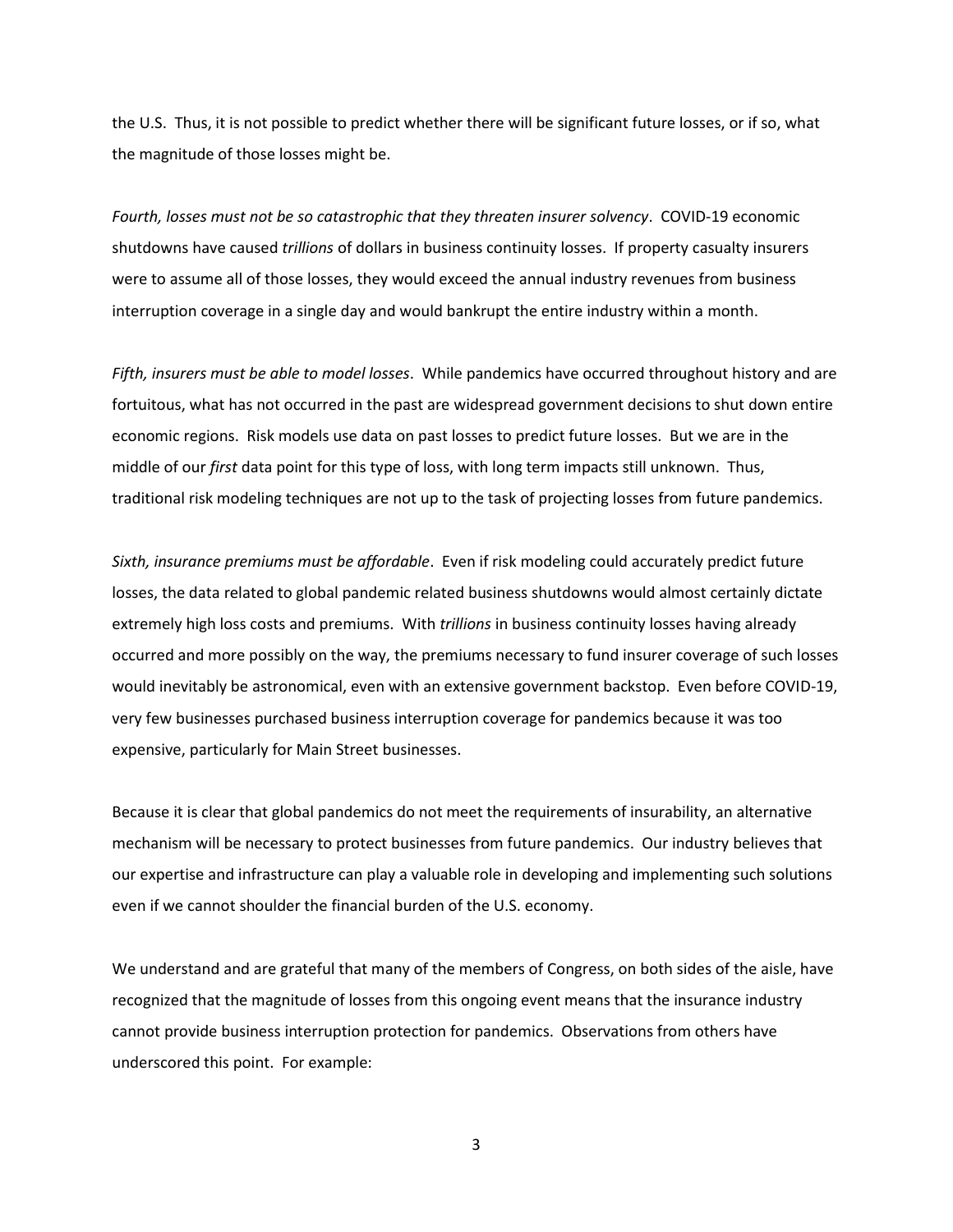- The *Wall Street Journal* suggests that pandemics might cause as much as \$23.5 trillion in losses over the next thirty years.<sup>3</sup>
- The International Monetary Fund's chief economist, Gita Gopinath, estimated that pandemic related losses will cause over \$12 trillion in global economic losses over 2020-2021<sup>4</sup>
- In the U.S., government business continuity relief just for the past few months has run over \$3 trillion<sup>5</sup>, with more likely needed.

Even if the government were to backstop the industry for most of its indemnification obligations, this would not automatically render pandemic related closures insurable, nor would it necessarily lead to affordable premiums.

Indemnification obligations are also only a portion of the loss cost exposure for insurers. Average insurer expense ratios (which do not include loss adjustment or indemnification costs) have averaged 28.1 percent of premiums over the past decade<sup>6</sup>. However, business interruption claims adjustment expenses run at a much higher average because they involve sophisticated accounting forensics administered by specially trained adjusters. Insurers do not have nearly enough specialized personnel to be able to adjust millions of simultaneous business interruption claims.

This year, insurers are bearing the weight of near-record wildfire losses, hurricanes, civil unrest, and covered business interruption claims. The industry is handling those well and will continue to do so as long as its solvency is not threatened. However, the potential for additional, significant losses from a pandemic resulting in regional or nationwide non-backstopped losses could jeopardize the financial stability of a significant portion of the property casualty insurance industry.

Decades ago, our members recognized that they could only commit capital responsibly if they could accurately model and underwrite the individual risk frequency and severity and adequately diversify the potential solvency risk. Because pandemic business continuity risks cannot be accurately modeled, the industry has largely excluded coverage for losses related to viruses and communicable diseases. In 2006, those exclusions were reinforced in a manner that did not change the previously existing

4 International Monetary Fund IMFBlog, "Reopening from the Great Lockdown: Uneven and Uncertain Recovery", June 24, 2020 5 In June CNN said, "Congress has already approved more than \$3 trillion in coronavirus relief."

<sup>3</sup> The Wall Street Journal, "Global Viral Outbreaks Like Coronavirus, Once Rare, Will Become More Common", March 6, 2020

https://www.cnn.com/2020/06/04/politics/coronavirus-stimulus-relief-money/index.html

<sup>6</sup> National Association of Insurance Commissioners, U.S. Property Casualty Underwriting Expenses (10-year average: 2010-2019)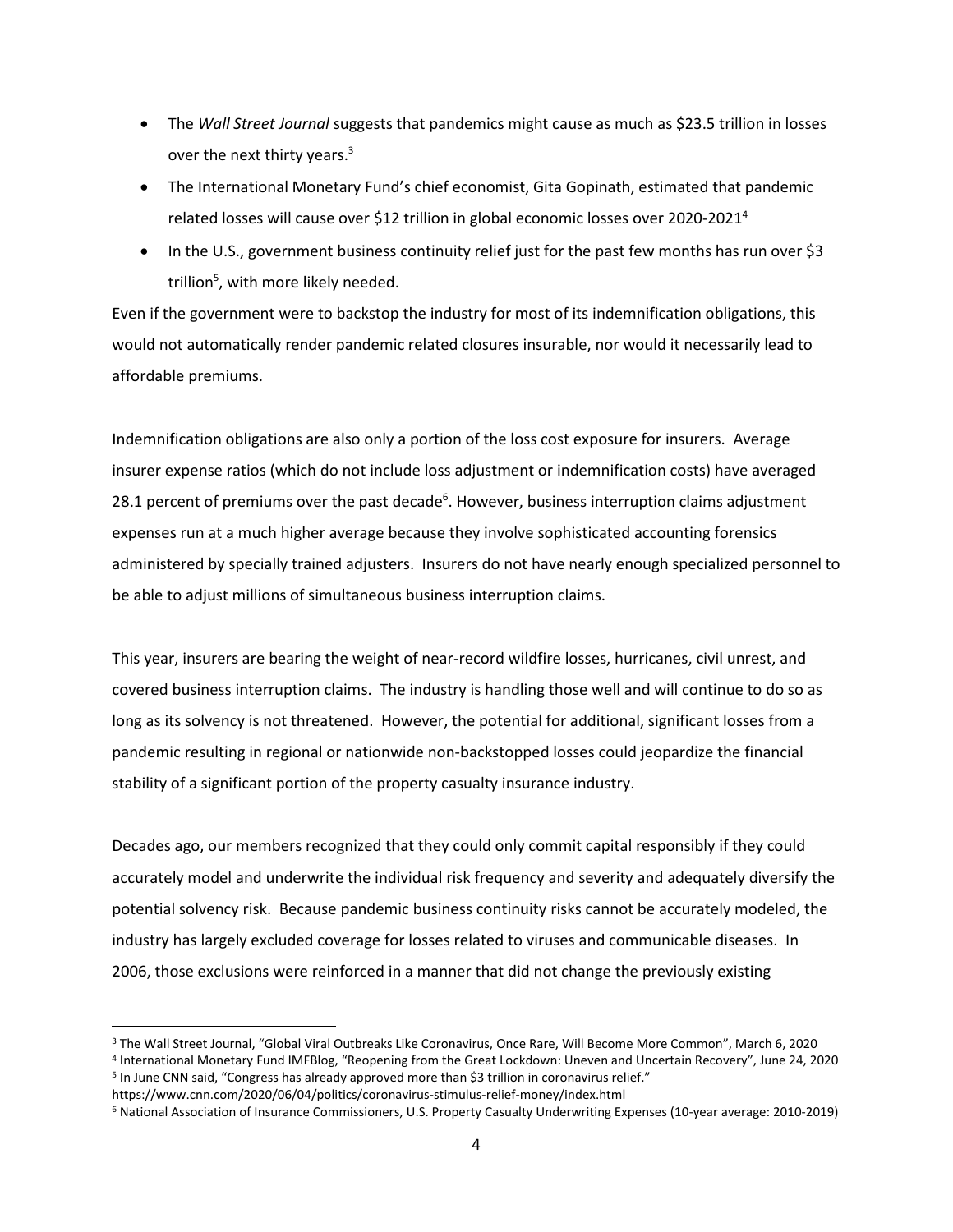underlying intent to exclude pandemic risks. The filing made by the Insurance Services Office® states, "While property policies have not been a source of recovery for losses involving contamination by disease-causing agents, the specter of pandemic or hitherto unorthodox transmission of infectious material raises the concern that insurers employing such policies may face claims in which there are efforts to expand coverage and to create sources of recovery for such losses, contrary to policy intent."<sup>7</sup>

The insurance industry's ability to provide coverage is also often dependent on the ability to obtain reinsurance. Reinsurers are now including broad exclusions for direct and indirect losses caused by communicable diseases. To provide the subcommittee with some insight into the breadth of these reinsurance exclusions, one of them reads ". . . this contract excludes any loss, damage, liability, claim, cost or expense of whatsoever nature, directly or indirectly caused by contributed to by, resulting from, arising out of, or in connection with a Communicable Disease or the fear or threat (whether actual or perceived) of a Communicable Disease regardless of any other cause or event contributing concurrently or in any other sequence thereto." Out of necessity, insurers are filing coverage forms for approval in the states that align with the broad exclusions in their own reinsurance contracts. Because of the losses, both insured and uninsured, that we have already seen from the COVID crisis, business interruption and other forms of insurance will only be available to policyholders going forward because of these exclusions and the ability of insurers to responsibly manage their risk.

### **Business Continuity Protection Program (BCPP)**

While the risk of government shutdowns is uninsurable, APCIA and NAMIC have worked hard on potential solutions. We strongly supported the CARES Act and the Paycheck Protection Program (PPP) and were pleased that Congress worked so quickly, in a bipartisan way, to help our country's businesses and employees. Given the unprecedented nature of this crisis, we believe Congress did a good job in developing a timely and appropriate response. At the same time, we asked ourselves what the PPP might have looked like if Congress had known the pandemic was coming and had the time to design the program in advance.

<sup>7</sup> ISO Commercial Property Circular, LI-CF-2006-175, July 6, 2006, © ISO Properties, Inc., 2006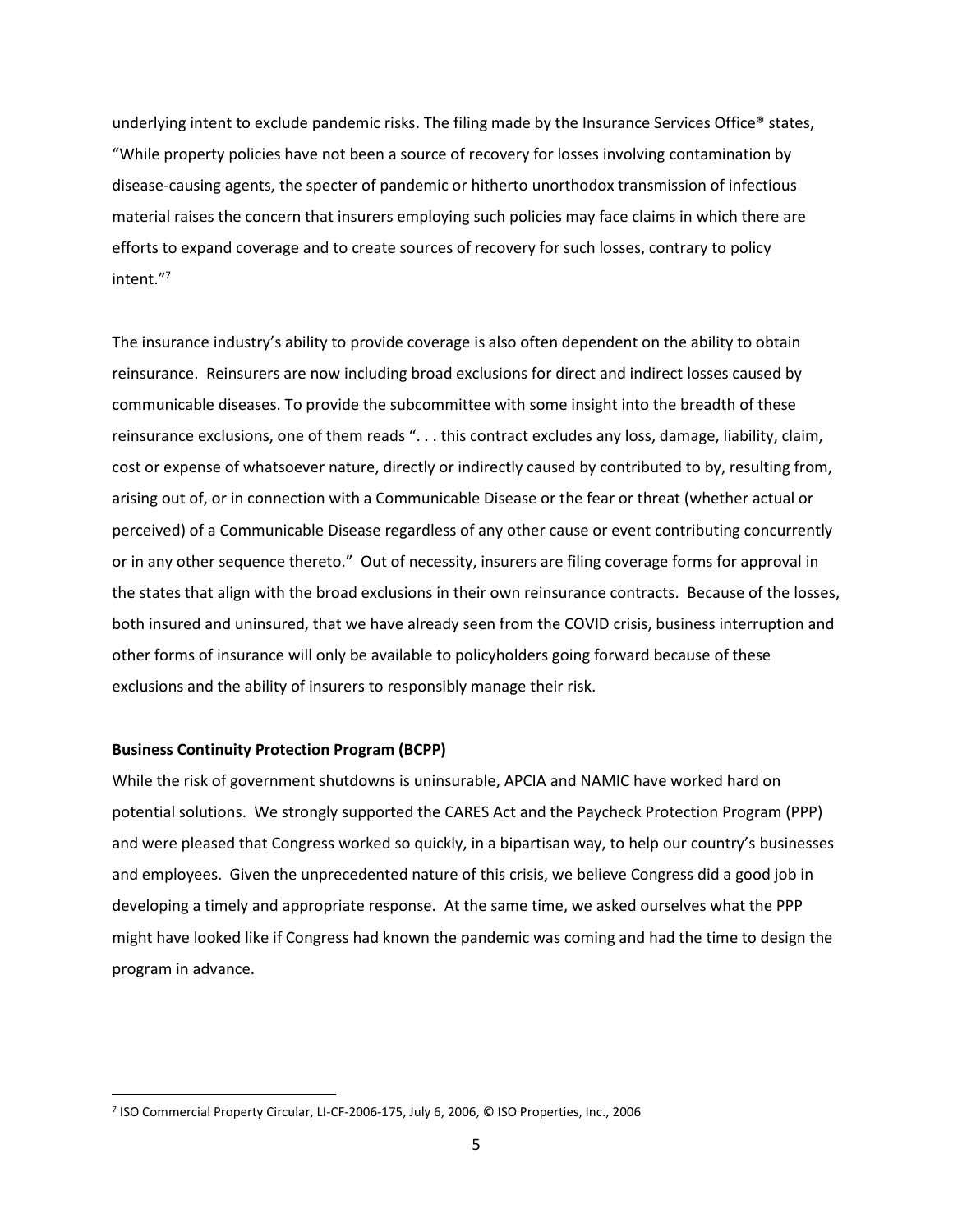Our goal has been to leverage our own risk expertise to develop solutions that help the U.S. economy manage future pandemic risk. To do so, we have met with numerous stakeholders and businesses to discuss and refine our proposal. Even now, conversations continue to take place on the best role for the insurance industry to play as we address future pandemic events moving forward. Our discussions have led us to study the various relevant catastrophic protection models, including TRIA, the NFIP, Pool Re, and state disaster funds and FAIR plans. The model that was by far the most applicable is the War Damages Insurance Corporation (WDIC), which was created by Congress during World War II because potential property damage risk from the war was too potentially widespread and severe for the private sector to protect. It was recognized that claims could be too severe in magnitude and too numerous to process simultaneously and that coverage would be too difficult to model and too expensive for consumers to afford. As a result, the government underwrote the insurance and sold it through the insurance distribution system.

The risk characteristics that were present during World War II are similar to those that we face with the COVID-19 crisis. Thus, we used the WDIC as a beginning point for discussions that ultimately led us to propose the Business Continuity Protection Program (BCPP) – a revenue replacement program to protect the business community. We have revised our proposed program several times over the past six months, in response to recommendations from other stakeholders and the policyholder community. We support passage of the BCPP for the benefit of all stakeholders, especially Main Street businesses. *We are especially pleased to say that the BCPP has the support of over 90 percent of U.S. insurance underwriters and the nation's largest insurance agent group.* 

The following are some key features of the BCPP.

### Revenue Replacement

The program would provide revenue replacement assistance to businesses, which could purchase up to three months of protection for up to 80 percent of payroll, benefits, and other necessary expenses. With so many Main Street businesses in crisis from the current pandemic, we have heard repeatedly from risk managers and the business community that this product must be affordable to achieve high take-up rates. Therefore, pricing for the product would be federally subsidized.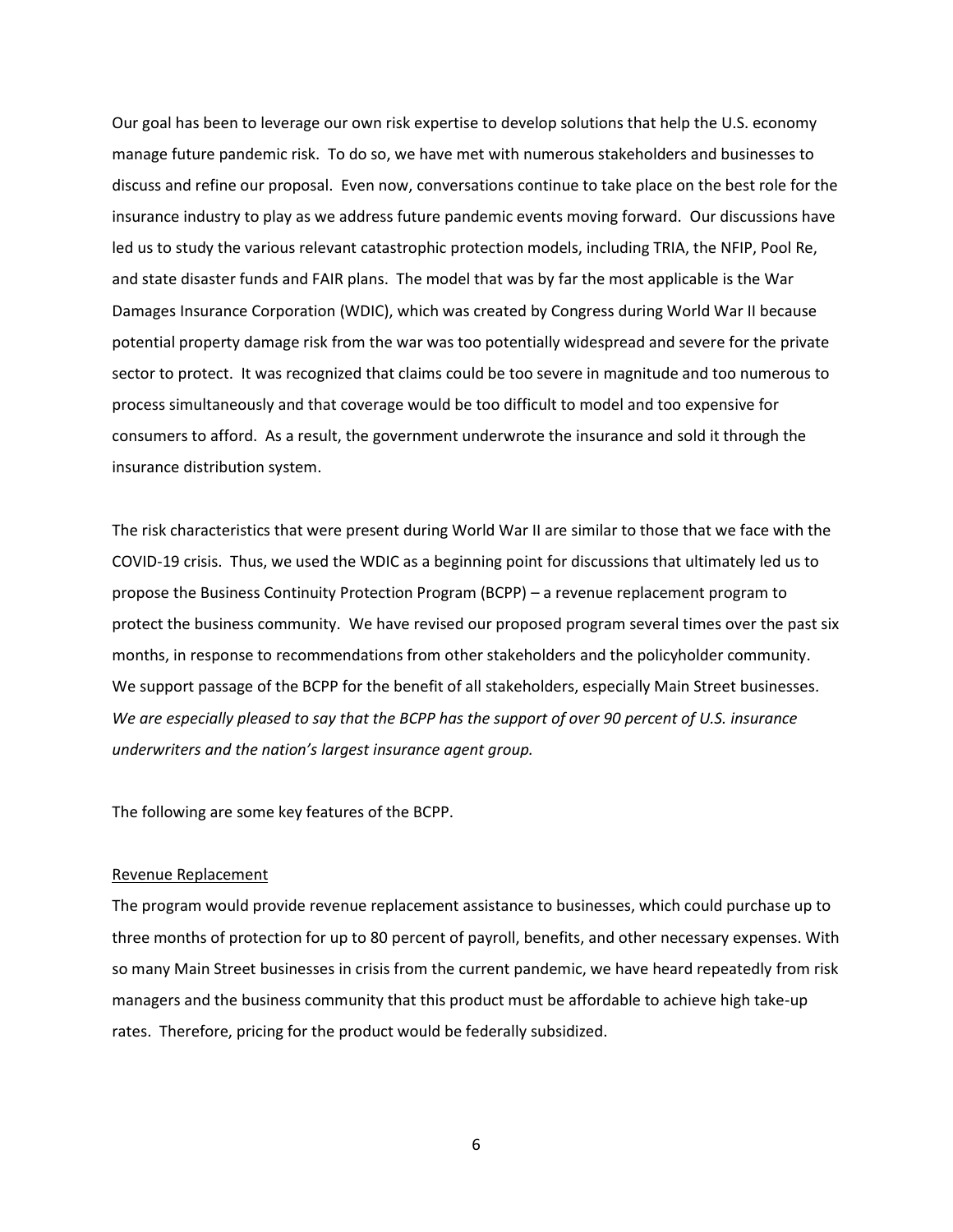### Simple Application

There would be a one-page electronic application which would establish eligibility for potential future revenue replacement payments based on historic revenue shown on previous tax returns.

# Parametric Trigger

The program would have a "parametric" trigger. Unlike the traditional insurance claims adjustment process, the parametric trigger would provide payments *automatically* upon the occurrence of certain events, i.e., a Presidential viral emergency declaration and a state-mandated closure. Businesses would be required to establish up front what their likely revenue losses would be, but would not have claims adjusted post-event. This greatly speeds the process of getting payments into the hands of businesses to provide immediate viability payments to protect businesses and ensure economic resiliency.

### Resistant to Political Manipulation

Rules and relief formulas will be established *in advance* thus avoiding the need for adjusting claims, awaiting federal certification of an event, etc. The protection provided will be precisely aligned with state closure orders, which appropriately emphasizes the high stakes of a closure order.

#### Eligibility

Revenue replacement assistance would be available to any interested firm in the U.S. All for profit and not-for-profit entities are eligible without regard for size. Entities must enroll at least 90 days prior to a Presidential viral emergency declaration in order to receive assistance.

## Distribution Channel

The product would be distributed to businesses via state-regulated insurers, agents, and brokers. Businesses electing not to participate would be required to affirmatively opt out in writing and would certify their understanding that opting out bars them from eligibility for any federal assistance in the event of a pandemic-related shutdown. This feature is designed to encourage businesses to buy the product, thus providing greater protection to the economy as a whole and reducing federal disaster relief costs.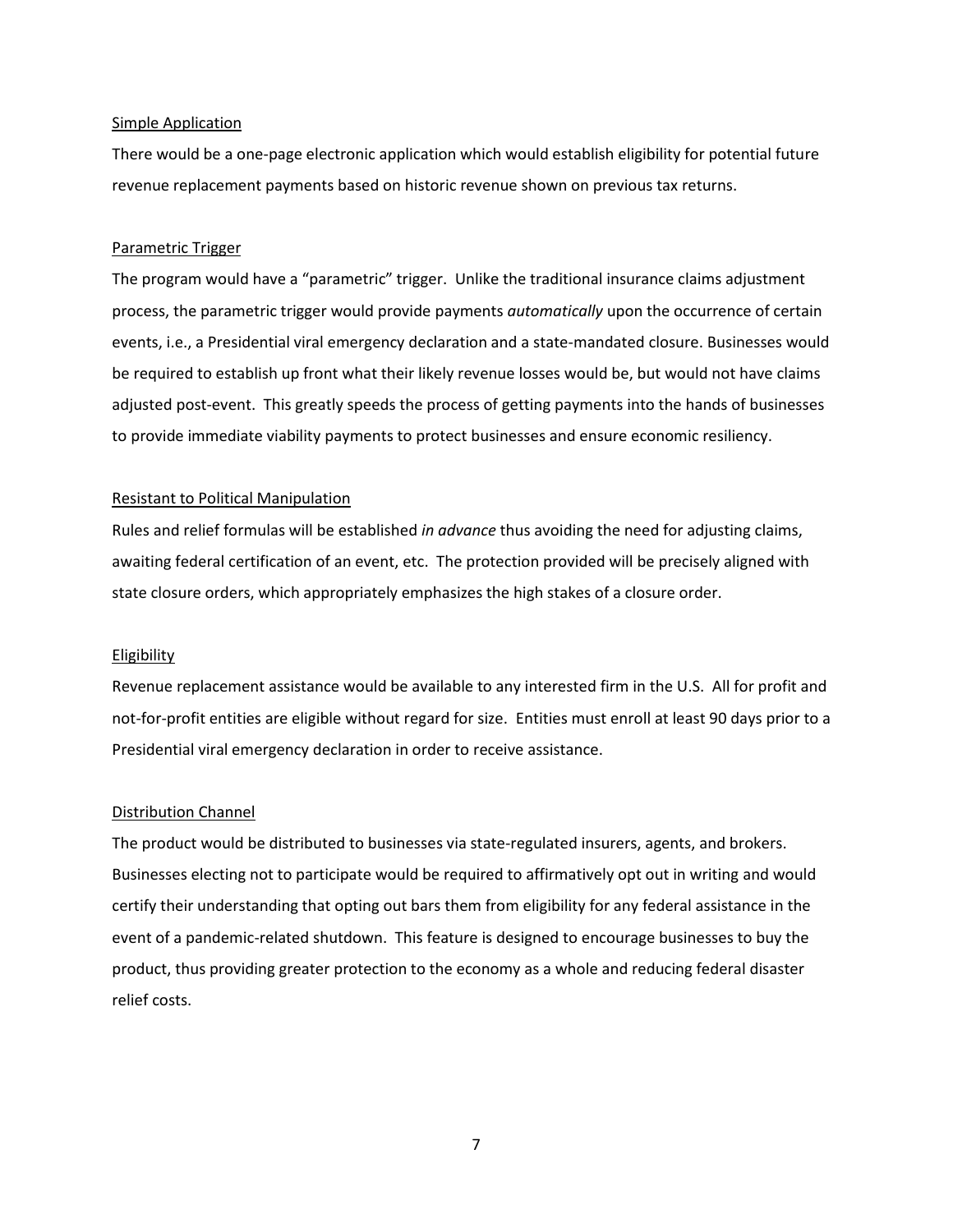#### Excess Program/Event Cancellation

An "excess" program would provide optional insurance coverage to businesses for losses not covered by the BCPP (i.e., risks other than business interruption). The precise lines of business to be included are still being discussed but will likely include event cancellation coverage. The excess program would also contemplate traditional state-regulated insurance products, with the risk being carried on insurers' books but with a substantial federal backstop. For example: A restaurant with several locations could buy the 80 percent coverage under the BCPP and then purchase excess coverage through the private market for either a longer period of time (beyond the three months contemplated in the program or for the remaining 20 percent not paid under the BCPP.

# Significant Insurance Industry Contributions to the Program

The insurance industry will be heavily involved in the provision of the BCPP product. In addition to playing a role in distributing the product to businesses by leveraging the industry's existing infrastructure, insurers would also bear a portion of the risk for the excess program. Commercial reinsurers could also provide reinsurance protection to the federal government to protect its obligations under the program. The BCPP can be further adjusted over time to incorporate additional private sector participation if capital providers become more open to allocating capital to broader communicable disease risks.

# What Distinguishes the BCPP from Other Proposals

While one alternative proposal has been formally introduced in Congress, numerous others are being discussed informally. While all of them have some positive features, the BCPP is the only one that could cover a recurrence of COVID-19 if it is established in time. This could be critically important given what historical precedents teach us about the nature of pandemics. The 1918 Pandemic is the only one of similar magnitude to COVID-19. In the United Kingdom, the second wave in the winter of 1918 caused five times as many deaths as the original outbreak, and the third wave in 1919 caused twice as many deaths as the first. COVID-19 cases are now resurging in most areas of the U.S. and in parts of Europe as well. Finding a solution that will help protect us from the current pandemic as well as future ones is vital. Thus, Congress should be careful to ensure that any program adopted can address the extraordinary current crisis we now face.